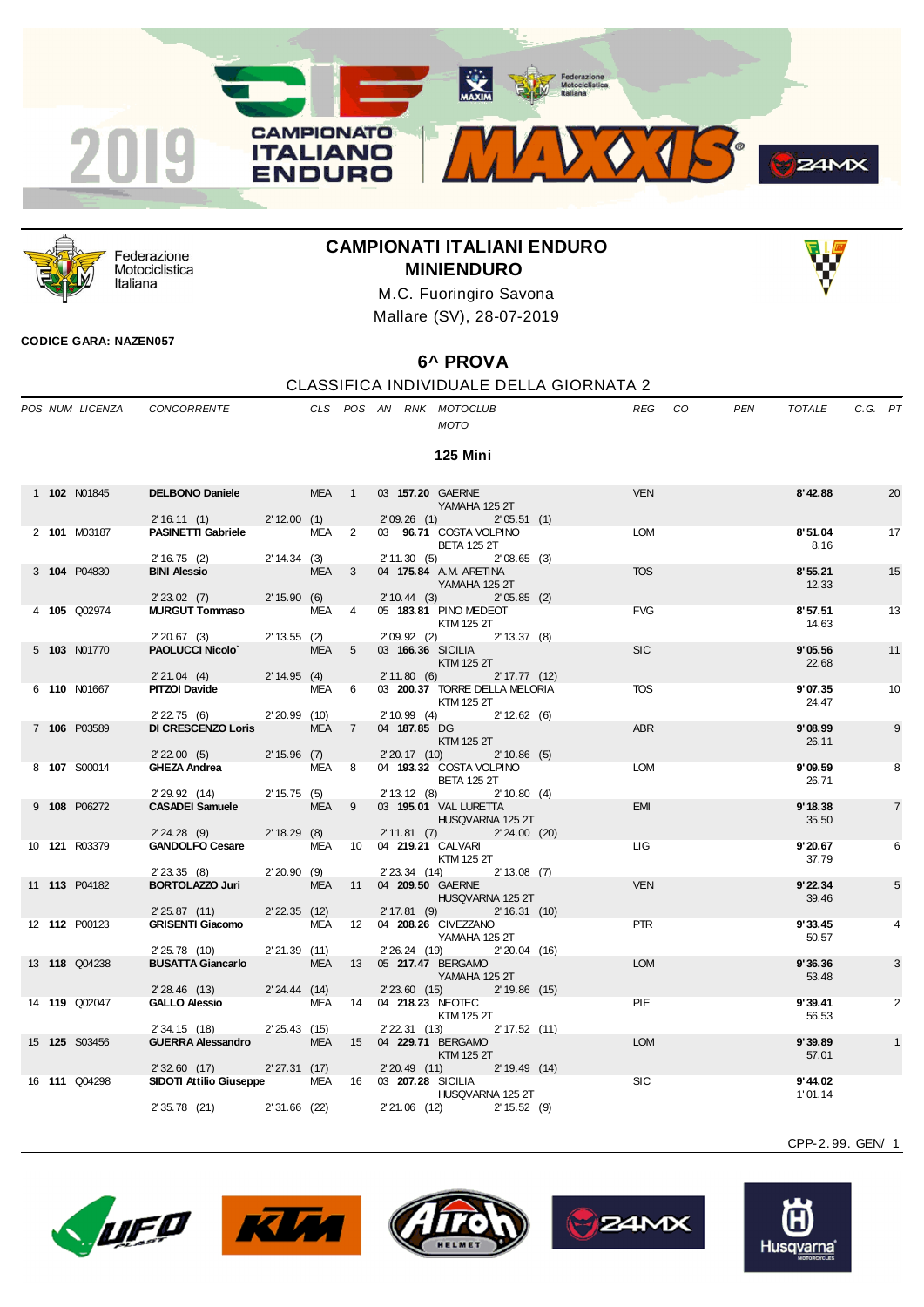MAXIM Pederazione

**CAMPIONATO** 

**ITALIANO** 

**ENDURO** 

2019



**B**Z4MX

|              |                      | POS NUM LICENZA CONCORRENTE THE CLS POS AN RNK MOTOCLUB              |             |            |  |              |                                                            |  | REG CO     |                                | PEN | TOTALE               | C.G. PT |  |
|--------------|----------------------|----------------------------------------------------------------------|-------------|------------|--|--------------|------------------------------------------------------------|--|------------|--------------------------------|-----|----------------------|---------|--|
|              |                      |                                                                      |             |            |  |              | MOTO                                                       |  |            |                                |     |                      |         |  |
|              |                      |                                                                      |             |            |  |              |                                                            |  |            |                                |     |                      |         |  |
|              |                      |                                                                      |             |            |  |              |                                                            |  |            |                                |     |                      |         |  |
|              | 17 <b>115</b> N01715 | PETROLATI Trevis MEA 17 03 213.85 OVER COMPETITION MX                |             |            |  |              | HUSQVARNA 125 2T                                           |  | <b>MAR</b> |                                |     | 9'49.98<br>1'07.10   |         |  |
|              |                      | 2' 30.66 (15) 2' 23.69 (13)                                          |             |            |  |              | 2' 37.06 (25) 2' 18.57 (13)                                |  |            |                                |     |                      |         |  |
|              | 18 <b>140</b> T01281 | <b>BOANO Samuli</b>                                                  |             |            |  |              | MEA 18 05 302.05 DOGLIANI                                  |  | PIE        |                                |     | 9'51.70              |         |  |
|              |                      |                                                                      |             |            |  |              | <b>BETA 125 2T</b><br>2'24.30 (16) 2'22.83 (19)            |  |            |                                |     | 1'08.82              |         |  |
|              | 19 <b>120</b> N02975 | 2' 36.05 (22) 2' 28.52 (18)<br><b>BOCCONI Andrea</b> MEA 19          |             |            |  |              | MEA 19 04 218.88 MX REVEL                                  |  | <b>LOM</b> |                                |     | 9'53.56              |         |  |
|              |                      |                                                                      |             |            |  |              | HUSQVARNA 125 2T                                           |  |            |                                |     | 1'10.68              |         |  |
|              | 20 131 U02463        | 2' 36.99 (24) 2' 29.03 (20)<br><b>BORDONI Edoardo</b>                |             |            |  |              | 2'26.03 (17) 2'21.51 (17)<br>MEA 20 04 250.54 RACING TERNI |  | <b>UMB</b> |                                |     | 9'57.66              |         |  |
|              |                      |                                                                      |             |            |  |              | KTM 125 2T                                                 |  |            |                                |     | 1' 14.78             |         |  |
|              |                      | 2'31.68 (16) 2'29.61 (21)<br>231.00 (10)                             |             |            |  |              | 2' 30.71 (21) 2' 25.66 (22)                                |  |            |                                |     |                      |         |  |
|              | 21 145 U00658        |                                                                      |             |            |  |              | MEA 21 04 S.R. VITTORIO ALFIERI<br>KTM 125 2T              |  | <b>PIE</b> |                                |     | 10'07.08<br>1'24.20  |         |  |
|              |                      | 2' 35.16 (20) 2' 26.59 (16)                                          |             |            |  |              | 2' 39.35 (26) 2' 25.98 (23)                                |  |            |                                |     |                      |         |  |
|              | 22 132 S00240        | MARANGONI Emanuele Paolo MEA 22 03 250.86 MX REVEL                   |             |            |  |              |                                                            |  | <b>LOM</b> |                                |     | 10'08.51             |         |  |
|              |                      | 2' 39.54 (25) 2' 40.23 (27)                                          |             |            |  |              | <b>KTM 125 2T</b><br>2' 26.13 (18) 2' 22.61 (18)           |  |            |                                |     | 1'25.63              |         |  |
|              | 23 127 P00270        | FOSSATI Andrea                                                       |             |            |  |              | MEA 23 03 234.82 COSTA VOLPINO                             |  | <b>LOM</b> |                                |     | 10' 12.17            |         |  |
|              |                      |                                                                      |             |            |  |              | <b>BETA 125 2T</b>                                         |  |            |                                |     | 1'29.29              |         |  |
|              | 24 <b>142</b> Q03408 | 2' 34.95 (19) 2' 28.72 (19)<br>VIZZUTTI Luca MEA 24 03 304.81 GEMONA |             |            |  |              | 2' 43.33 (30) 2' 25.17 (21)                                |  | <b>FVG</b> |                                |     | 10'12.68             |         |  |
|              |                      |                                                                      |             |            |  |              | KTM 125 2T                                                 |  |            |                                |     | 1'29.80              |         |  |
|              |                      | 2' 36.33 (23) 2' 38.27 (24)                                          |             |            |  |              | 2' 30.37 (20) 2' 27.71 (24)                                |  |            |                                |     |                      |         |  |
|              | 25 141 U01647        | SANNAZZARO Gabriele MEA 25 03 302.31 NEOTEC                          |             |            |  |              | <b>KTM 125 2T</b>                                          |  | <b>PIE</b> |                                |     | 10'28.62<br>1'45.74  |         |  |
|              |                      | 2' 44.83 (27) 2' 40.02 (26)                                          |             |            |  |              | 2' 33.19 (23) 2' 30.58 (29)                                |  |            |                                |     |                      |         |  |
|              | 26 135 V01928        | <b>SANDRI Lorenzo</b> MEA 26 03 276.66 VERSILIA CORSE                |             |            |  |              |                                                            |  | <b>TOS</b> |                                |     | 10'30.73             |         |  |
|              |                      | 2' 42.36 (26) 2' 40.81 (29)                                          |             |            |  |              | KTM 125 2T<br>2' 30.71 (21) 2' 36.85 (31)                  |  |            |                                |     | 1'47.85              |         |  |
|              | 27 138 S01175        | RAMPOLDI Jacopo                                                      |             |            |  |              | MEA 27 05 293.98 VALLE STAFFORA                            |  | <b>LOM</b> |                                |     | 10'35.06             |         |  |
|              |                      |                                                                      |             |            |  |              | HUSQVARNA 125 2T                                           |  |            |                                |     | 1'52.18              |         |  |
|              | 28 134 R03380        | 2' 48.05 (29) 2' 37.98 (23)<br><b>GINOCCHIO Davide</b>               |             |            |  |              | 2' 40.62 (29) 2' 28.41 (25)<br>MEA 28 04 269.47 CALVARI    |  | LIG.       |                                |     | 10'42.82             |         |  |
|              |                      |                                                                      |             |            |  |              | KTM 125 2T                                                 |  |            |                                |     | 1'59.94              |         |  |
|              |                      | 2' 57.55 (31) 2' 39.82 (25)<br><b>GIVONETTI Elisa</b> MEA            |             |            |  |              | 2'36.35 (24) 2'29.10 (26)                                  |  |            |                                |     |                      |         |  |
|              | 29 136 M02502        |                                                                      |             |            |  |              | MEA 29 03 283.39 AZEGLIO<br>KTM 125 2T                     |  | <b>PIE</b> |                                |     | 10'55.83<br>2' 12.95 |         |  |
|              |                      | 2' 55.51 (30) 2' 43.31 (30)                                          |             |            |  |              | 2' 40.51 (28) 2' 36.50 (30)                                |  |            |                                |     |                      |         |  |
|              | 30 137 M03732        | <b>MINERVINI Riccardo</b>                                            |             |            |  |              | MEA 30 03 292.36 CARSO                                     |  | <b>FVG</b> |                                |     | 10'56.04             |         |  |
|              |                      | 3'00.18 (32) 2'46.13 (31)                                            |             |            |  |              | KTM 125 2T<br>2'40.47 (27) 2'29.26 (27)                    |  |            |                                |     | 2' 13.16             |         |  |
|              | 31 <b>146</b> T02158 | 300.101(32)                                                          |             |            |  |              | MEA 31 03 S.R. BERGAMO                                     |  | <b>LOM</b> |                                |     | 11'33.66             |         |  |
|              |                      | 2'47.60 (28) 2'40.48 (28) 3'35.01 (31) 2'30.57 (28)                  |             |            |  |              | KTM 125 2T                                                 |  |            |                                |     | 2'50.78              |         |  |
|              |                      |                                                                      |             |            |  |              |                                                            |  |            |                                |     |                      |         |  |
| NON PARTITI  |                      |                                                                      |             |            |  |              |                                                            |  |            |                                |     |                      |         |  |
|              | 109 Q03872           | <b>BASTIANI Thomas</b>                                               |             | <b>MEA</b> |  |              | 05 195.52 MANZANO                                          |  |            | FVG NP 6^ PROVA PAR - PARTENZA |     |                      |         |  |
|              |                      |                                                                      |             |            |  |              | KTM 125 2T                                                 |  |            |                                |     |                      |         |  |
|              | 116 N01472           | <b>ROSS Francesco</b>                                                |             | MEA        |  |              | 03 214.20 ROMANS                                           |  |            | FVG NP 6^ PROVA PAR - PARTENZA |     |                      |         |  |
|              | <b>126 N01843</b>    | PEGORARO Elia                                                        |             | <b>MEA</b> |  |              | TM 125 2T<br>04 231.86 GAERNE                              |  |            | VEN NP 6^ PROVA PAR - PARTENZA |     |                      |         |  |
|              |                      |                                                                      |             |            |  |              | <b>BETA 50 2T</b>                                          |  |            |                                |     |                      |         |  |
|              |                      |                                                                      |             |            |  |              |                                                            |  |            |                                |     |                      |         |  |
| NON ARRIVATI |                      |                                                                      |             |            |  |              |                                                            |  |            |                                |     |                      |         |  |
|              | 122 P03588           | DI CRESCENZO Mirko                                                   |             | <b>MEA</b> |  | 04 220.23 DG |                                                            |  |            | ABR RIT 6^ PROVA CO2 - CO 2    |     |                      |         |  |
|              |                      |                                                                      |             |            |  |              | KTM 125 2T                                                 |  |            |                                |     |                      |         |  |
|              |                      | 2'26.88(12)                                                          | 5'55.04(32) |            |  |              |                                                            |  |            |                                |     |                      |         |  |
|              |                      |                                                                      |             |            |  |              |                                                            |  |            |                                |     |                      |         |  |









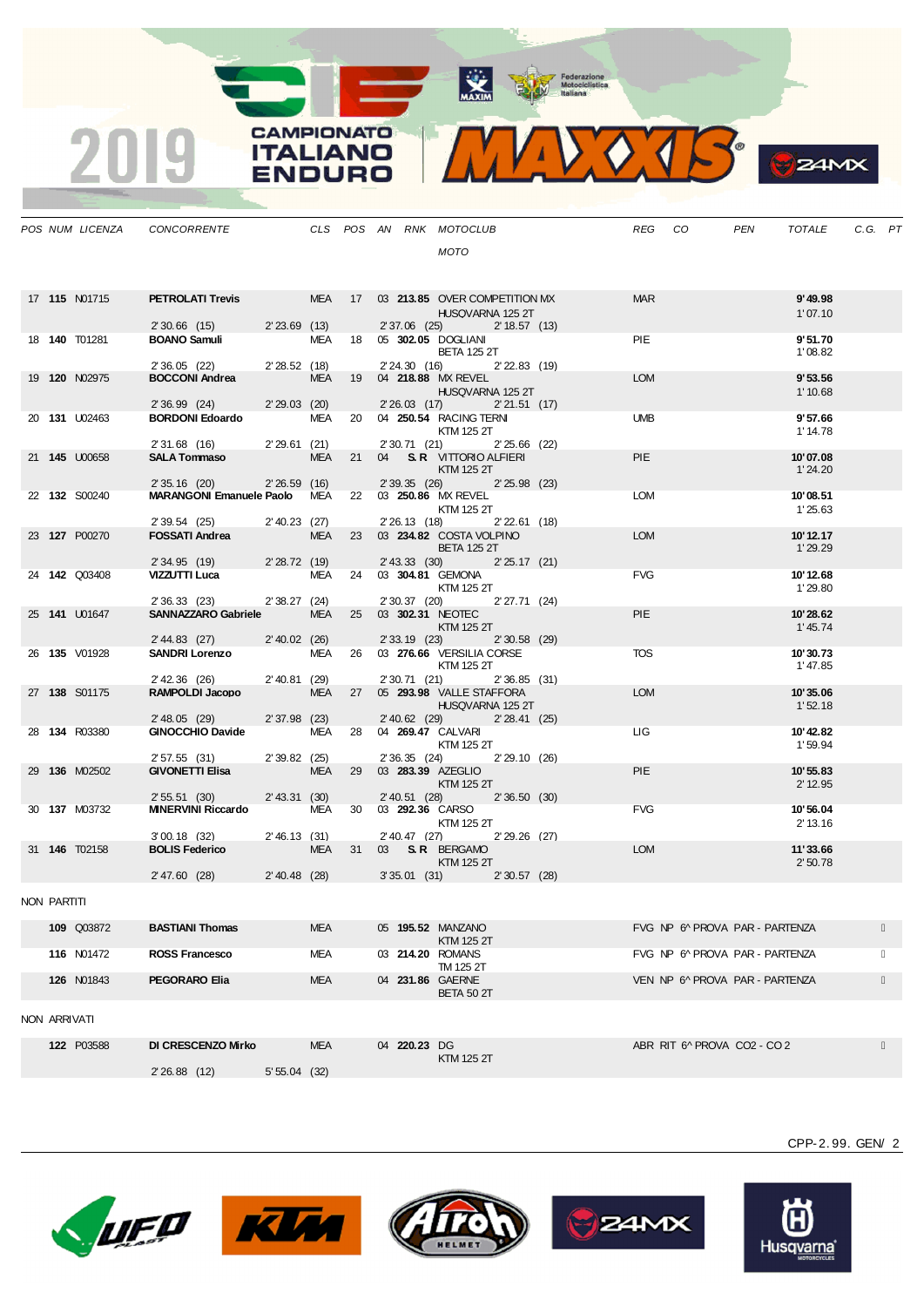

*POS NUM LICENZA CONCORRENTE CLS POS AN RNK MOTOCLUB REG CO PEN TOTALE C.G. PT*

*MOTO*

## **MiniEnduro Cadetti**

|  | 1 239 T04028         | <b>UTECH Gennaro</b>                        |                 | <b>MEC</b> | $\overline{1}$  |                                    | 09 276.01 SICILIA RACING MOTORSPORT<br>KTM 65 2T |                 | <b>SIC</b> | 10'29.88             | 20             |
|--|----------------------|---------------------------------------------|-----------------|------------|-----------------|------------------------------------|--------------------------------------------------|-----------------|------------|----------------------|----------------|
|  | 2 247 T00058         | $2'$ 42.28 (1)<br><b>MARTORANO Paolo</b>    | 2'40.60(2)      | MEC 2      |                 | $2'37.26$ (3)<br>08 292.22 GAERNE  | KTM 65 2T                                        | 2'29.74(1)      | <b>VEN</b> | 10'34.48<br>4.60     | 17             |
|  | 3 233 S02929         | $2' 44.03$ (3)<br><b>SAVI Manuel</b>        | 2'38.93(1)      | <b>MEC</b> | 3               | $2'36.69$ (2)<br>08 269.01 OSTRA   | KTM 65 2T                                        | 2'34.83(3)      | <b>MAR</b> | 10'41.89<br>12.01    | 15             |
|  |                      | $2'$ 43.89 (2)                              | $2' 44.08$ (4)  |            |                 | 2'38.94(5)                         |                                                  | $2'34.98$ (4)   |            |                      |                |
|  | 4 260 U00552         | <b>GARZOTTO Cristian</b>                    |                 | MEC 4      |                 | 08 305.30 GAERNE                   | KAWASAKI 652T                                    |                 | <b>VEN</b> | 10'43.54<br>13.66    | 13             |
|  | 5 262 T00531         | 2' 48.72(5)<br>PITZOI Diego                 | 2'45.26(5)      | <b>MEC</b> | 5               | 2'35.86(1)                         | 08 314.28 TORRE DELLA MELORIA                    | 2'33.70(2)      | <b>TOS</b> | 10'44.47             | 11             |
|  |                      | 2' 45.44 (4)                                | $2'$ 42.77 (3)  |            |                 | 2' 40.31 (6)                       | KTM 65 2T                                        | 2'35.95(5)      |            | 14.59                |                |
|  | 6 245 T00108         | <b>LOMBARDO Yuri</b>                        |                 | MEC        | 6               |                                    | 08 281.60 PEPE BEVAGNA                           |                 | <b>UMB</b> | 11'07.05             | 10             |
|  |                      | 2'50.13(6)                                  | 2'54.45(10)     |            |                 | 2'38.30(4)                         | HUSQVARNA 65 2T                                  | $2' 44.17$ (9)  |            | 37.17                |                |
|  | 7 268 S03847         | <b>MANCINI Daniele</b>                      |                 | <b>MEC</b> | $\overline{7}$  |                                    | 08 322.09 PONTE SAN GIOVANNI<br>KTM 65 2T        |                 | <b>UMB</b> | 11'09.89<br>40.01    | 9              |
|  | 8 251 T02064         | 2'57.11(10)<br><b>RUBINELLI Tommaso</b>     | $2'$ 49.05 (9)  | <b>MEC</b> | 8               | $2' 42.63$ (8)                     | 08 295.61 TRE LAGHI DUE                          | 2' 41.10 (8)    | <b>LOM</b> | 11'13.14             | 8              |
|  |                      | 2'56.95(9)                                  | 2'45.96(6)      |            |                 | $2'$ 40.76 (7)                     | KTM 65 2T                                        | $2'$ 49.47 (11) |            | 43.26                |                |
|  | 9 270 U00129         | <b>CABASS Davide</b>                        |                 | <b>MEC</b> | 9               | 09 327.21 CARSO                    |                                                  |                 | <b>FVG</b> | 11'30.73             | $\overline{7}$ |
|  |                      |                                             |                 |            |                 |                                    | KTM 65 2T                                        |                 |            | 1'00.85              |                |
|  |                      | $3'07.86$ (13)                              | 2'56.44(11)     |            |                 | 2'46.71(11)                        |                                                  | 2'39.72(7)      |            |                      |                |
|  | 10 <b>266</b> T05235 | <b>MANCINI ALUNNO Cesare</b>                |                 | <b>MEC</b> | 10              | 09 318.87 GAERNE                   | HUSQVARNA 65 2T                                  |                 | <b>VEN</b> | 11'32.30<br>1'02.42  | 6              |
|  | 11 <b>269</b> T00179 | 2'55.52(8)<br><b>VERGASSOLA Jacopo</b>      | $2'$ 48.33 (8)  | <b>MEC</b> | 11              | 2' 44.47 (10)<br>08 326.67 SARZANA | HUSQVARNA 65 2T                                  | $3'03.98$ (17)  | <b>TOS</b> | 11'41.98<br>1'12.10  | 5              |
|  | 12 281 U00168        | 2'54.81(7)<br><b>FRANCHINI Manuel</b>       | 2'46.57(7)      | <b>MEC</b> | 12              | $2'$ 43.68 (9)                     | 09 358.24 CROSTOLO                               | 3'16.92(24)     | <b>EMI</b> | 11'48.94             |                |
|  |                      | 3'04.01(11)                                 | 2'56.54(12)     |            |                 | $3'00.53$ (15)                     | HUSQVARNA 65 2T                                  | $2' 47.86$ (10) |            | 1'19.06              |                |
|  | 13 <b>258</b> U00700 | <b>BACCINELLI Nicolo'</b>                   |                 | <b>MEC</b> | 13              |                                    | 09 302.48 TRE LAGHI DUE                          |                 | <b>LOM</b> | 12'10.82             | 3              |
|  |                      |                                             |                 |            |                 |                                    | HUSQVARNA 65 2T                                  |                 |            | 1'40.94              |                |
|  |                      | 3'05.30(12)                                 | $3' 41.07$ (20) |            |                 | 2'46.81(12)                        |                                                  | 2'37.64(6)      |            |                      |                |
|  | 14 304 U01223        | <b>BOANO Jeremy</b>                         |                 | <b>MEC</b> | 14              | 09 478.48 DOGLIANI                 | YAMAHA 65 2T                                     |                 | PIE        | 12'29.66<br>1'59.78  | 2              |
|  | 15 282 U00432        | 3'15.74(15)<br><b>GRASSI Gabriel</b>        | $3'08.36$ (15)  | <b>MEC</b> | 15              | 2' 58.75 (14)                      | 09 364.92 BERGAMO                                | 3'06.81(20)     | <b>LOM</b> | 12' 35.86            |                |
|  |                      |                                             |                 |            |                 |                                    | YAMAHA 65 2T                                     |                 |            | 2'05.98              |                |
|  |                      | $3'27.49$ (19)                              | $3'03.75$ (13)  |            |                 | $3'09.00$ (18)                     |                                                  | 2'55.62(14)     |            |                      |                |
|  | 16 295 T04814        | PRETTO Tommaso                              |                 | <b>MEC</b> | 16              |                                    | 09 405.75 BRILLI PERI<br>HUSQVARNA 65 2T         |                 | <b>TOS</b> | 12'41.21<br>2' 11.33 |                |
|  |                      | $3'26.46$ (18)                              | $3'09.18$ (17)  |            |                 | $3'00.86$ (16)                     |                                                  | 3'04.71(19)     |            |                      |                |
|  | 17 302 T05434        | <b>BERGAMASCO Alessandro</b>                |                 | <b>MEC</b> | 17 <sup>2</sup> | 09 475.89 ISONTINO                 | KTM 65 2T                                        |                 | <b>FVG</b> | 12'50.63<br>2'20.75  |                |
|  | 18 296 T00858        | $3'54.77$ (22)<br><b>BARNI Francesco</b>    | $3'06.75$ (14)  | <b>MEC</b> | 18              | $2'55.05$ (13)<br>08 416.39 PRATO  |                                                  | $2'54.06$ (12)  | <b>TOS</b> | 13'03.08             |                |
|  |                      |                                             |                 |            |                 |                                    | YAMAHA 65 2T                                     |                 |            | 2' 33.20             |                |
|  |                      | 3'25.45(17)                                 | 3' 19.83 (19)   |            |                 | $3'13.81$ (21)                     |                                                  | $3'03.99$ (18)  |            |                      |                |
|  | 19 277 S02979        | <b>ADAMO Alessio</b>                        |                 | <b>MEC</b> | 19              | 08 348.86 SICILIA                  | YAMAHA 652T                                      |                 | <b>SIC</b> | 13'06.33<br>2'36.45  |                |
|  | 20 292 T03239        | $3'38.78$ (21)<br><b>CAMBIANICA Filippo</b> | 3' 14.87 (18)   | <b>MEC</b> | 20              | $3' 17.77$ (22)                    | 09 394.76 COSTA VOLPINO                          | 2'54.91(13)     | <b>LOM</b> | 13'21.69             |                |
|  |                      |                                             |                 |            |                 |                                    | KTM 65 2T                                        |                 |            | 2'51.81              |                |
|  |                      | 3'10.54(14)                                 | $3'57.03$ (22)  |            |                 | 3' 11.41 (20)                      |                                                  | 3'02.71(16)     |            |                      |                |









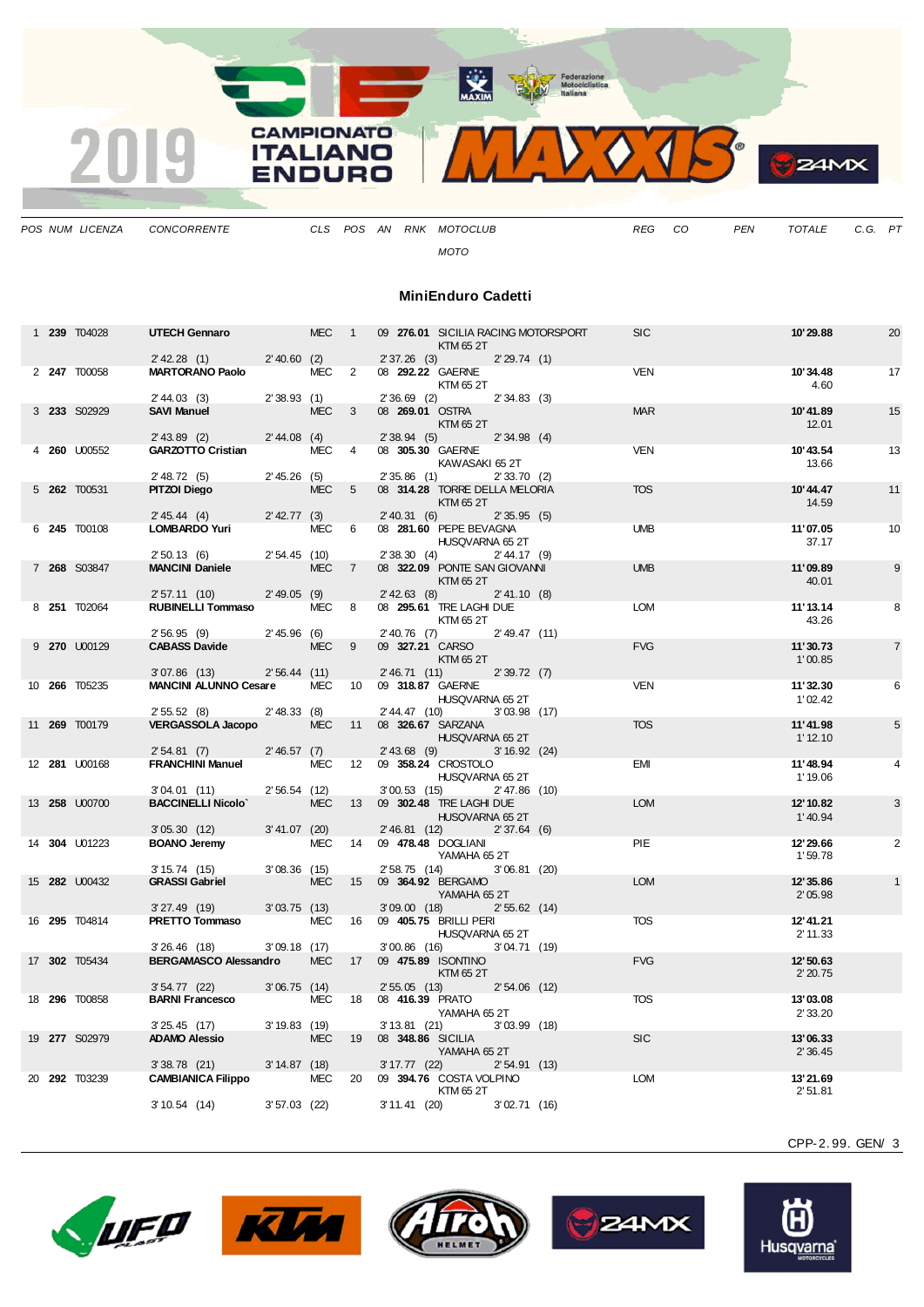**The Contraction**<br> **Motoclellstics**<br> **Motoclellstics** 

**CAMPIONATO** 

**ITALIANO** 

**ENDURO** 

2019

 $VOTS$  $\mathbf{v}_{\mathbf{k}}$ 

 $24MX$ 

|  | POS NUM LICENZA      | CONCORRENTE                                          |                |                  |                |                                     | CLS POS AN RNK MOTOCLUB                                    | REG<br>CO  | PEN   | <b>TOTALE</b>         | C.G. PT |                |
|--|----------------------|------------------------------------------------------|----------------|------------------|----------------|-------------------------------------|------------------------------------------------------------|------------|-------|-----------------------|---------|----------------|
|  |                      |                                                      |                |                  |                |                                     | <b>MOTO</b>                                                |            |       |                       |         |                |
|  | 21 288 T04186        | <b>GROSSI Giacomo</b>                                |                | <b>MEC</b>       | 21             |                                     | 09 378.12 CROSTOLO                                         | <b>EMI</b> |       | 13'39.71              |         |                |
|  |                      | 4'26.59 (24)                                         | 3'08.79(16)    |                  |                | 3'07.33(17)                         | KTM 65 2T<br>2'57.00(15)                                   |            |       | 3'09.83               |         |                |
|  | 22 305 T03995        | <b>MONTI Matteo</b>                                  |                | MEC              | 22             |                                     | 08 492.16 CAIRATESE<br>KTM 65 2T                           | LOM        |       | 13' 43.92<br>3' 14.04 |         |                |
|  |                      | 3'18.35(16)                                          | 4'00.03(23)    |                  |                | 3'09.96 (19)                        | $3' 15.58$ (22)                                            |            |       |                       |         |                |
|  | 23 306 U01507        | <b>DURANTE Ettore</b>                                |                | <b>MEC</b>       | 23             |                                     | 09 514.10 FUORINGIRO SAVONA<br>KTM 65 2T                   | <b>LIG</b> |       | 14'33.03<br>4' 03.15  |         |                |
|  | 24 300 U03985        | $3'58.65$ (23)<br><b>MENI Filippo</b>                | $3'51.01$ (21) | MEC              | 24             |                                     | $3'35.96$ $(23)$<br>3'07.41(21)<br>09 445.61 COSTA VOLPINO | <b>LOM</b> |       | 14' 46.09             |         |                |
|  |                      | $3'37.58$ (20)                                       | 4' 14.19 (24)  |                  |                |                                     | KAWASAKI 65 2T<br>$3'37.62$ $(24)$<br>3'16.70(23)          |            |       | 4' 16.21              |         |                |
|  | 25 315 V00558        | <b>PORTONE Thomas</b>                                |                | <b>MEC</b>       | 25             | 09 <b>S.R.</b> S.A.C.E.             |                                                            | <b>PUG</b> |       | 19' 55.18             |         |                |
|  |                      |                                                      | 4' 37.41 (25)  |                  |                |                                     | YAMAHA 65 2T<br>4'24.49 (25)                               |            |       | 9'25.30               |         |                |
|  | 26 311 V02128        | 6'07.43(25)<br><b>MONASTERO Manuele</b>              |                | MEC              | 26             | 08 S.R VARZI                        | 4' 45.85 (25)                                              | <b>LOM</b> |       | 25'00.15              |         |                |
|  |                      | 9'09.24 (26)                                         | 5' 29.52 (26)  |                  |                | 5'41.68 (26)                        | KAWASAKI 65 2T<br>4'39.71 (26)                             |            |       | 14' 30.27             |         |                |
|  |                      |                                                      |                |                  |                |                                     | <b>MiniEnduro Debuttanti</b>                               |            |       |                       |         |                |
|  |                      |                                                      |                |                  |                |                                     |                                                            |            |       |                       |         |                |
|  | 1 401 U05142         | LORENZI Massimo                                      |                | MED <sub>1</sub> |                |                                     | 10 320.71 G.S.FIAMME ORO MILANO<br>YAMAHA 652T             | <b>LOM</b> |       | 11'15.73              |         | 20             |
|  | 2 402 U05148         | 2' 55.75 (2) 2' 57.73 (3)<br><b>MARIOLI Cristian</b> |                | MED 2            |                |                                     | 2'43.06 (1) 2'39.19 (1)<br>10 332.52 COSTA VOLPINO         | LOM        |       | 11'24.73              |         | 17             |
|  |                      |                                                      |                |                  |                |                                     | YAMAHA 65 2T                                               |            |       | 9.00                  |         |                |
|  | 3 405 U04633         | $2'53.83$ (1)<br><b>CAGNONI Mattia</b>               | $2'53.38$ (2)  | MED <sub>3</sub> |                |                                     | 2' 50.07 (2) 2' 47.45 (2)<br>10 369.68 BERGAMO             | <b>LOM</b> |       | 11'39.20              |         | 15             |
|  |                      |                                                      |                |                  |                |                                     | YAMAHA 65 2T                                               |            |       | 23.47                 |         |                |
|  | 4 407 U04247         | $3'02.06$ (3)<br><b>MANCA Enis Giuseppe</b>          | 2'52.15(1)     | MED 4            |                |                                     | 2' 52.41 (3) 2' 52.58 (4)<br>10 380.99 PONTE SAN GIOVANNI  | <b>UMB</b> |       | 12'03.41              |         | 13             |
|  |                      | 3' 14.32 (7)                                         | 3'01.53(4)     |                  |                |                                     | YAMAHA 652T<br>2' 57.89 (5) 2' 49.67 (3)                   |            |       | 47.68                 |         |                |
|  | 5 404 V01165         | <b>SCIPIONI Kevin</b>                                |                | MED <sub>5</sub> |                |                                     | 10 352.57 SIMONCINI RACING                                 | <b>MAR</b> |       | 12' 22.41             |         | 11             |
|  |                      |                                                      |                |                  |                |                                     | KTM 65 2T                                                  |            |       | 1'06.68               |         |                |
|  | 6 403 U01728         | 3' 12.91 (6) 3' 02.80 (5)<br><b>GIRALDI Duccio</b>   |                | MED 6            |                | 2'55.67(4)                          | $3' 11.03$ (9)<br>10 346.28 PELLICORSE                     | <b>TOS</b> |       | 12'35.57              |         | 10             |
|  |                      | 3'09.10(4)                                           | 3'22.67(8)     |                  |                | 3'05.94(8)                          | HUSQVARNA 65 2T<br>2'57.86(6)                              |            |       | 1' 19.84              |         |                |
|  | 7 406 U03681         | <b>PIZZETTI Riccardo</b>                             |                | MED <sub>7</sub> |                |                                     | 10 379.55 ISOLA D'ELBA                                     | <b>TOS</b> |       | 12' 43.63             |         | 9              |
|  |                      | 3' 12.07 (5)                                         | $3'30.46$ (9)  |                  |                | 3'05.56(7)                          | YAMAHA 65 2T<br>2'55.54(5)                                 |            |       | 1'27.90               |         |                |
|  | 8 409 U04411         | USLENGHI Riccardo                                    |                | MED 8            |                |                                     | 10 486.59 FAST TEAM<br>KTM 65 2T                           | <b>LOM</b> | 10.00 | 13'10.63<br>1'54.90   |         | 8              |
|  |                      | 3'34.22(8)                                           | 3'18.16(7)     |                  |                | $3'04.69$ (6)                       | $3'03.56$ (8)                                              |            |       |                       |         |                |
|  | 9 <b>408</b> V00710  | <b>BECCARI Simone</b>                                |                | <b>MED</b>       | - 9            |                                     | 10 386.94 EL CIODO<br>HUSQVARNA 65 2T                      | <b>VEN</b> |       | 13'29.79<br>2' 14.06  |         | $\overline{7}$ |
|  | 10 <b>412</b> V01415 | $4'09.66$ (9)<br><b>SAMMARTINO Karol</b>             | 3'03.41(6)     | <b>MED</b>       | 10             | 3'16.94(9)<br>10 <b>S.R.</b> FORGAS | $2'59.78$ (7)                                              | <b>PUG</b> |       | 20'37.30              |         | 6              |
|  |                      | $5' 45.48$ (10)                                      | 5'08.55(10)    |                  |                | 5'27.17(10)                         | KAWASAKI 65 2T<br>4' 16.10 (10)                            |            |       | 9'21.57               |         |                |
|  |                      |                                                      |                |                  |                |                                     | MiniEnduro Junior                                          |            |       |                       |         |                |
|  |                      |                                                      |                |                  |                |                                     |                                                            |            |       |                       |         |                |
|  | 1 221 R02940         | <b>GUASTINI Niko</b>                                 |                | <b>MEJ</b>       | $\overline{1}$ | 07 235.67 SARZANA                   |                                                            | <b>TOS</b> |       | 9'36.86               |         | 20             |
|  |                      | 2'30.29(1)                                           | 2'24.91(1)     |                  |                | 2'21.08(1)                          | <b>KTM 85 2T</b><br>$2'20.58$ (2)                          |            |       |                       |         |                |
|  | 2 213 S02042         | <b>MELCHIORRI Gabriele</b>                           |                | MEJ              | 2              |                                     | 07 225.03 GRAFFIGNANO 1989                                 | LAZ        |       | 9'44.21               |         | 17             |
|  |                      | 2'32.22(2)                                           | 2'32.31(2)     |                  |                | $2'21.44$ (2)                       | HUSQVARNA 85 2T<br>2' 18.24 (1)                            |            |       | 7.35                  |         |                |









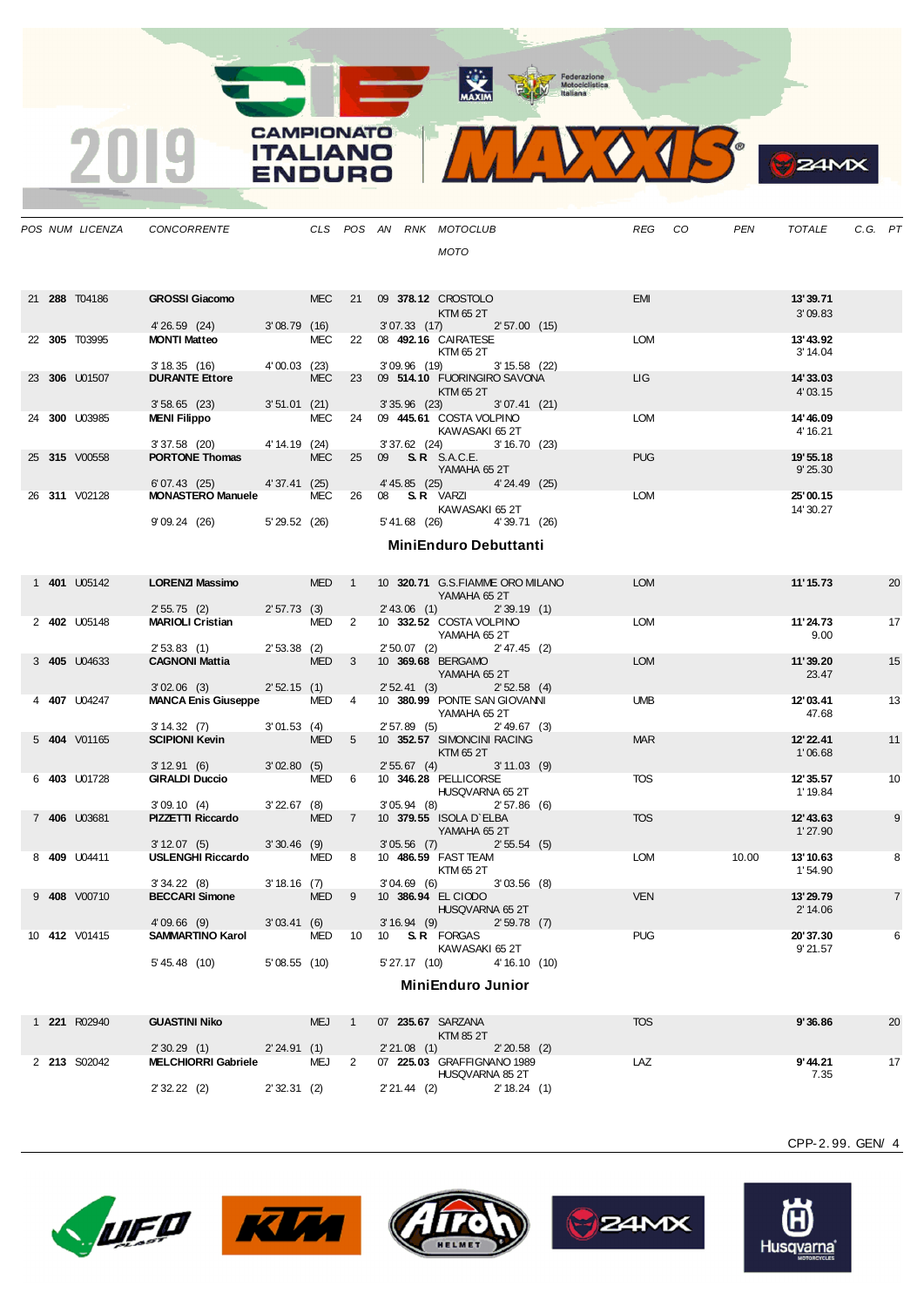MAXIM BOOR Motociclistica



| ZIMX |
|------|
|      |

|  | POS NUM LICENZA | CONCORRENTE                                          |                 |            |                |                 | CLS POS AN RNK MOTOCLUB                        | REG        | CO | <b>PEN</b> | <b>TOTALE</b> | C.G. PT |                |
|--|-----------------|------------------------------------------------------|-----------------|------------|----------------|-----------------|------------------------------------------------|------------|----|------------|---------------|---------|----------------|
|  |                 |                                                      |                 |            |                |                 | MOTO                                           |            |    |            |               |         |                |
|  |                 |                                                      |                 |            |                |                 |                                                |            |    |            |               |         |                |
|  | 3 218 R02055    | <b>PIVETTA Filippo</b>                               |                 | MEJ 3      |                |                 | 07 230.49 MANZANO                              | <b>FVG</b> |    |            | 10'12.16      |         | 15             |
|  |                 |                                                      |                 |            |                |                 | KTM 85 2T                                      |            |    |            | 35.30         |         |                |
|  | 4 223 S05272    | 2'45.07(11)<br><b>MOSCA Pierpaolo</b>                | 2' 33.98 (3)    | MEJ        | $\overline{4}$ | 2'28.80(3)      | 2' 24.31 (3)<br>08 239.31 SICILIA              | <b>SIC</b> |    |            | 10'14.70      |         | 13             |
|  |                 |                                                      |                 |            |                |                 | KTM 85 2T                                      |            |    |            | 37.84         |         |                |
|  | 5 241 V00450    | 2'34.75(3)<br><b>FAGANEL Gabriel</b>                 | 2'44.16 (14)    | MEJ        | 5 <sup>5</sup> | 2'30.54(5)      | 2'25.25(4)<br>07 277.75 CARSO                  | <b>FVG</b> |    |            | 10'20.65      |         | 11             |
|  |                 |                                                      |                 |            |                |                 | KTM 85 2T                                      |            |    |            | 43.79         |         |                |
|  | 6 228 U02330    | 2'38.45(4)<br>D'EUSTACHIO Christian                  | 2'34.75(6)      | MEJ 6      |                |                 | 2' 30.20 (4) 2' 37.25 (13)<br>07 250.19 DG     | ABR        |    |            | 10'21.20      |         | 10             |
|  |                 |                                                      |                 |            |                |                 | KTM 85 2T                                      |            |    |            | 44.34         |         |                |
|  | 7 235 U00511    | $2'$ 41.19 (7)<br><b>FERSINI Matteo</b>              | $2'$ 42.19 (11) | MEJ 7      |                |                 | 2'30.57(6)<br>2'27.25(5)<br>07 270.94 S.A.C.E. | <b>PUG</b> |    |            | 10'26.15      |         | 9              |
|  |                 |                                                      |                 |            |                |                 | KTM 85 2T                                      |            |    |            | 49.29         |         |                |
|  | 8 244 S03150    | 2' 46.56 (12)<br><b>SCANDURRA Gioele Matteo</b>      | 2'36.31(7)      | MEJ 8      |                |                 | 2'34.34(7)<br>2'28.94(6)<br>07 280.04 SICILIA  | SIC        |    |            | 10'33.09      |         | 8              |
|  |                 |                                                      |                 |            |                |                 | KTM 85 2T                                      |            |    |            | 56.23         |         |                |
|  | 9 253 T01503    | 2' 43.35 (10) 2' 34.73 (5)<br><b>GIULIANI Matteo</b> |                 | MEJ        | - 9            |                 | 2' 41.53 (13)<br>2'33.48(8)<br>08 298.11 PRATO | <b>TOS</b> |    |            | 10'38.52      |         | $\overline{7}$ |
|  |                 |                                                      |                 |            |                |                 | YAMAHA 85 2T                                   |            |    |            | 1'01.66       |         |                |
|  | 10 249 S01095   | 2' 40.44 (6) 2' 38.53 (8)<br><b>TOMASI Nicholas</b>  |                 | MEJ        |                | $2' 45.86$ (15) | $2'33.69$ (10)<br>10 07 294.11 GAERNE          | <b>VEN</b> |    |            | 10'39.82      |         | 6              |
|  |                 | 2' 42.28 (9) 2' 44.02 (12)                           |                 |            |                |                 | KTM 85 2T                                      |            |    |            | 1'02.96       |         |                |
|  | 11 256 T01731   | <b>VENUTO Gabriele Elio</b>                          |                 | <b>MEJ</b> |                | 2'39.93(11)     | $2'33.59$ (9)<br>11 08 299.73 BRILLI PERI      | <b>TOS</b> |    |            | 10'43.78      |         | 5              |
|  |                 |                                                      | $2' 41.49$ (10) |            |                |                 | HUSQVARNA 85 2T<br>2'35.84(12)                 |            |    |            | 1'06.92       |         |                |
|  | 12 234 T00056   | 2'50.22(14)<br><b>GIORDANO Gabriele</b>              |                 | MEJ        |                |                 | 2'36.23(9)<br>12  07  270.84  DOGLIANI         | PIE        |    |            | 10'45.07      |         | 4              |
|  |                 | 2'39.21(5)                                           | 2'34.18(4)      |            |                | 2' 51.46 (19)   | YAMAHA 85 2T<br>$2'$ 40.22 (16)                |            |    |            | 1'08.21       |         |                |
|  | 13 243 S05463   | <b>MOLINARO Andrea</b>                               |                 | MEJ        |                |                 | 13 07 279.04 HARD TRACKS/BAD BOYS BUJA MC      | <b>FVG</b> |    |            | 10'46.68      |         | 3              |
|  |                 | 2' 47.15 (13)                                        | 2'39.76(9)      |            |                |                 | KTM 85 2T<br>2' 35.71 (8) 2' 44.06 (18)        |            |    |            | 1'09.82       |         |                |
|  | 14 237 S03455   | <b>BUSATTA Cristiano</b>                             |                 | MEJ        |                |                 | 14 08 274.64 BERGAMO                           | <b>LOM</b> |    |            | 10'46.84      |         | 2              |
|  |                 | 2' 41.52 (8)                                         | 2'54.18(19)     |            |                |                 | KTM 85 2T<br>2' 38.87 (10) 2' 32.27 (7)        |            |    |            | 1'09.98       |         |                |
|  | 15 259 T00201   | <b>MARCHI Matteo</b>                                 |                 | MEJ        |                |                 | 15 08 <b>302.50 INTIMIANO N. NOSEDA</b>        | <b>LOM</b> |    |            | 10'50.35      |         |                |
|  |                 | 2' 51.04 (15)                                        | 2' 44.08(13)    |            |                |                 | KTM 85 2T<br>2' 40.47 (12) 2' 34.76 (11)       |            |    |            | 1' 13.49      |         |                |
|  | 16 275 R01856   | <b>BRUSCHI Marcello</b>                              |                 | MEJ        |                |                 | 16  07  337.76  VAL LURETTA                    | <b>EMI</b> |    |            | 11'03.47      |         |                |
|  |                 | 2' 54.70 (17)                                        | $2'$ 49.13 (15) |            |                |                 | YAMAHA 852T<br>2' 42.04 (14) 2' 37.60 (15)     |            |    |            | 1'26.61       |         |                |
|  | 17 267 R04531   | <b>BONANNI Michele</b>                               |                 | MEJ        |                |                 | 17 07 319.64 ENDURISTISTRETTI                  | LAZ        |    |            | 11'29.39      |         |                |
|  |                 | $3'02.46$ (19)                                       | 2'54.05(18)     |            |                | 2'46.61(16)     | KTM 85 2T<br>2'46.27(19)                       |            |    |            | 1'52.53       |         |                |
|  | 18 280 V02249   | ROCCATO Tommaso MEJ 18 08 355.89 TRE LAGHI DUE       |                 |            |                |                 |                                                | LOM        |    | 10.00      | 11'29.54      |         |                |
|  |                 | 2'59.18 (18)                                         | 2'50.47 (17)    |            |                |                 | HUSQVARNA 85 2T<br>2' 47.38 (17) 2' 42.51 (17) |            |    |            | 1'52.68       |         |                |
|  | 19 272 V03406   | <b>MEAZZINI Francesco</b>                            |                 | <b>MEJ</b> |                |                 | 19 07 330.79 A.M. ARETINA                      | <b>TOS</b> |    |            | 11'30.26      |         |                |
|  |                 | $3'07.08$ (20)                                       | $2'$ 49.75 (16) |            |                | $2'55.93$ (20)  | KTM 85 2T<br>2'37.50(14)                       |            |    |            | 1'53.40       |         |                |
|  | 20 278 T01223   | <b>TORNABONI Nicolas</b>                             |                 | MEJ        |                |                 | 20 07 354.66 PELLICORSE                        | <b>TOS</b> |    |            | 12'28.09      |         |                |
|  |                 | 3'09.13(21)                                          | 3'33.57(23)     |            |                | 2' 50.49 (18)   | KTM 85 2T<br>2'54.90 (21)                      |            |    |            | 2'51.23       |         |                |
|  | 21 291 T03238   | <b>GATTI Mattia</b>                                  |                 | MEJ        |                |                 | 21 08 390.29 CAIRATESE                         | <b>LOM</b> |    |            | 12' 37.93     |         |                |
|  |                 | $3'25.22$ (23)                                       | 3'08.12(20)     |            |                |                 | KTM 85 2T<br>3'03.40(21)<br>$3'01.19$ (22)     |            |    |            | 3'01.07       |         |                |
|  | 22 285 T03906   | <b>ZORDAN Mirco</b>                                  |                 | MEJ        |                |                 | 22  07  371.90  CIVEZZANO<br>HUSQVARNA 85 2T   | <b>PTR</b> |    |            | 12' 57.26     |         |                |
|  |                 | 3'24.31(22)                                          | 3'16.26(21)     |            |                |                 | 3'03.93(22)<br>$3' 12.76$ (23)                 |            |    |            | 3'20.40       |         |                |
|  | 23 308 U02729   | <b>SALA Filippo</b>                                  |                 | <b>MEJ</b> |                |                 | 23 08 617.33 VITTORIO ALFIERI                  | PIE        |    |            | 13'58.22      |         |                |
|  |                 | $3'28.83$ (24)                                       | $3'20.67$ (22)  |            |                |                 | KAWASAKI 85 2T<br>3'14.67(23)<br>3'54.05(24)   |            |    |            | 4'21.36       |         |                |
|  |                 |                                                      |                 |            |                |                 |                                                |            |    |            |               |         |                |

**CAMPIONATO** 

**ITALIANO** ENDURO

2019









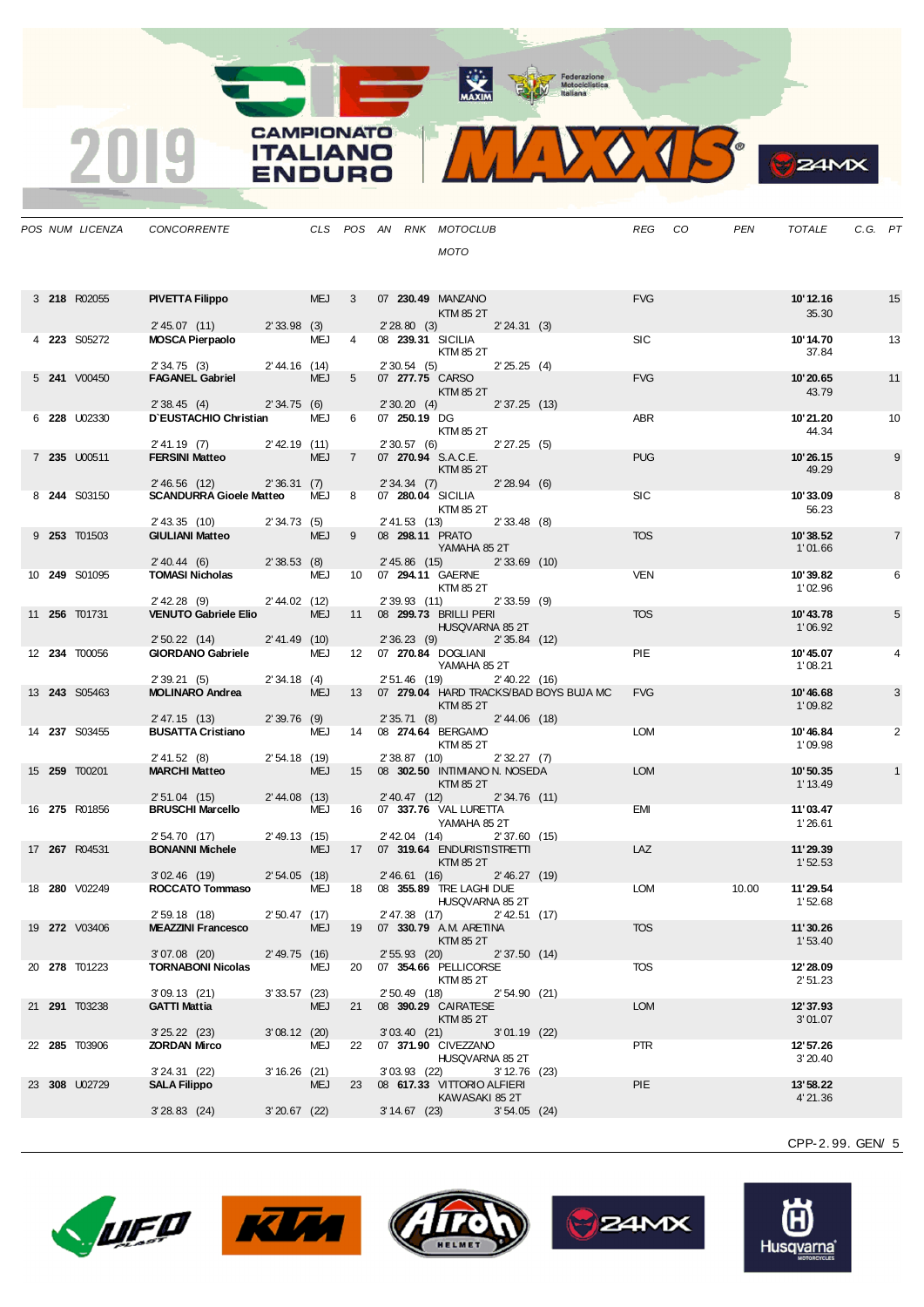MAXIM Rederazione

**CAMPIONATO** 

**ITALIANO** 

**ENDURO** 

2019



**24MX** 

|             | POS NUM LICENZA     | CONCORRENTE                                           |                |                  |    |                                    | CLS POS AN RNK MOTOCLUB<br>MOTO                                                              | REG CO                         | PEN<br>TOTALE       | C.G. PT |                 |
|-------------|---------------------|-------------------------------------------------------|----------------|------------------|----|------------------------------------|----------------------------------------------------------------------------------------------|--------------------------------|---------------------|---------|-----------------|
|             | 24 254 R04751       | <b>PASINETTI Marco</b><br>2' 51.10 (16) 3' 34.57 (24) |                |                  |    |                                    | MEJ 24 07 298.91 COSTA VOLPINO<br>YAMAHA 85 2T<br>5' 55.13 (24) 2' 49.06 (20)                | LOM                            | 15'09.86<br>5'33.00 |         |                 |
| NON PARTITI |                     |                                                       |                |                  |    |                                    |                                                                                              |                                |                     |         |                 |
|             | 246 R02286          | <b>MARCHESIN Pietro</b>                               |                | <b>MEJ</b>       |    |                                    | 07 286.33 GAERNE<br>KTM 85 2T                                                                | VEN NP 6^ PROVA PAR - PARTENZA |                     |         |                 |
|             | 283 S05041          | <b>FANTICINI Leonardo</b>                             |                | MEJ              |    |                                    | 08 365.30 FORNOVO<br>YAMAHA 85 2T                                                            | EMI NP 6^ PROVA PAR - PARTENZA |                     |         |                 |
|             | 301 V02372          | <b>SIMONE Amedeo</b>                                  |                | <b>MEJ</b>       |    |                                    | 08 449.77 TRE LAGHI DUE<br>HUSQVARNA 85 2T                                                   | LOM NP 6^ PROVA PAR - PARTENZA |                     |         |                 |
|             | 303 T05267          | <b>GENTILE Edoardo</b>                                |                | MEJ              |    |                                    | 07 477.98 PONTE SAN GIOVANNI<br>KTM 85 2T                                                    | UMB NP 6^ PROVA PAR - PARTENZA |                     |         |                 |
|             |                     |                                                       |                |                  |    |                                    | <b>MiniEnduro Senior</b>                                                                     |                                |                     |         |                 |
|             | 1 <b>202</b> Q00144 | <b>MEI Davide</b>                                     |                | MES 1            |    | 05 191.89 GAERNE                   | KTM 85 2T                                                                                    | <b>VEN</b>                     | 9'19.85             |         | 20              |
|             | 2 201 P06356        | 2' 26.93 (3) 2' 22.34 (3)<br><b>ELGARI Alberto</b>    |                | MES <sub>2</sub> |    |                                    | 2' 18.78 (3) 2' 11.80 (1)<br>05 176.33 CROSTOLO                                              | EMI                            | 9'22.33             |         | 17              |
|             |                     | 2'30.52(8)                                            | 2' 22.18 (2)   |                  |    |                                    | KTM 85 2T<br>2' 16.83 (1) 2' 12.80 (2)                                                       |                                | 2.48                |         |                 |
|             | 3 207 Q00026        | <b>SCARDINA Pietro</b>                                |                | MES <sub>3</sub> |    |                                    | 05 217.48 VALDISIEVE<br>YAMAHA 85 2T                                                         | <b>TOS</b>                     | 9'26.59<br>6.74     |         | 15              |
|             | 4 <b>208</b> Q01460 | 2' 31.21 (10)<br><b>PIERSIGILLI Luca</b>              | 2'21.76 (1)    | MES 4            |    | 06 217.60 OSTRA                    | 2' 18.17 (2) 2' 15.45 (5)                                                                    | <b>MAR</b>                     | 9'28.85             |         | 13              |
|             |                     | 2' 24.71(1)                                           | 2'30.84(15)    |                  |    |                                    | HUSQVARNA 85 2T<br>2' 18.80 (4) 2' 14.50 (3)                                                 |                                | 9.00                |         |                 |
|             | 5 203 S01221        | <b>TORTORETO Federico</b><br>2'25.11(2)               | 2'28.02(9)     | MES <sub>5</sub> |    | 05 202.73 DG                       | KTM 85 2T<br>$2'20.74$ (8)<br>2' 17.96 (7)                                                   | <b>ABR</b>                     | 9'31.83<br>11.98    |         | 11              |
|             | 6 204 S00411        | <b>CORSI Valentino</b> MES 6                          |                |                  |    |                                    | 05 210.62 G.S.FIAMME ORO MILANO<br>HUSQVARNA 85 2T                                           | <b>LOM</b>                     | 9'32.11<br>12.26    |         | 10              |
|             | 7 214 Q01007        | 2' 29.70 (6) 2' 27.49 (8)<br><b>PRATESI Cosimo</b>    |                | MES <sub>7</sub> |    |                                    | $2'19.88$ (6)<br>2' 15.04 (4)<br>05 <b>225.54</b> VALDISIEVE<br>KTM 85 2T                    | <b>TOS</b>                     | 9'32.76<br>12.91    |         | 9               |
|             | 8 206 Q00016        | 2'28.24(4)<br><b>VERZEROLI Manuel</b>                 | 2'23.27(5)     | MES 8            |    | 2'20.81(9)                         | <u>a sa sa</u><br>2'20.44(10)<br>05 213.04 BERGAMO<br>KTM 85 2T                              | <b>LOM</b>                     | 9'34.74<br>14.89    |         | 8               |
|             | 9 217 S00416        | 2'30.76(9)<br><b>GIOACHIN Alessio</b>                 | $2'25.16$ (7)  | MES 9            |    | 2'19.40(5)                         | 2' 19.42 (9)<br>05 230.38 G.S.FIAMME ORO MILANO<br>KTM 85 2T                                 | <b>LOM</b>                     | 9'34.77<br>14.92    |         | $\overline{7}$  |
|             |                     | $2'31.56$ (11)                                        | 2'23.37(6)     |                  |    | 2' 22.22 (10)                      | 2' 17.62 (6)                                                                                 |                                |                     |         |                 |
|             | 10 209 R00018       | <b>CAGNONI Simone</b>                                 |                |                  |    |                                    | MES 10 06 221.40 BERGAMO<br>KTM 85 2T                                                        | <b>LOM</b>                     | 9' 45.88<br>26.03   |         | 6               |
|             | 11 212 Q00620       | 2'28.88(5)<br><b>ALCARAS Edoardo</b>                  | 2'33.60 (21)   |                  |    |                                    | $2'20.14$ (7)<br>$2'23.26$ (17)<br>MES 11 05 224.43 G.S.FIAMME ORO MILANO<br>HUSQVARNA 85 2T | LOM                            | 9'50.06<br>30.21    |         | $5\overline{)}$ |
|             | 12 216 Q02701       | 2' 33.80 (13)<br><b>DOGLIO Gabriele</b>               | 2'28.18(11)    | MES              | 12 | 2'26.91(15)                        | 2'21.17(11)<br>06 230.12 VITTORIO ALFIERI<br>KTM 85 2T                                       | PIE                            | 9'50.19<br>30.34    |         | 4               |
|             | 13 231 R03518       | 2' 32.19 (12)<br>PASQUATO Riccardo                    | $2'28.16$ (10) | <b>MES</b>       | 13 | $2'30.77$ (25)<br>06 261.11 GAERNE | $2' 19.07$ (8)<br>KTM 85 2T                                                                  | <b>VEN</b>                     | 9'53.30<br>33.45    |         | 3               |
|             | 14 205 Q00143       | 2'30.12(7)<br><b>COLORIO Luca</b>                     | $2'32.48$ (18) | MES              | 14 | 2'27.45(16)<br>05 210.78 GAERNE    | 2'23.25(16)                                                                                  | <b>VEN</b>                     | 9'55.64             |         | 2               |
|             |                     |                                                       |                |                  |    |                                    | KTM 85 2T                                                                                    |                                | 35.79               |         |                 |
|             | 15 225 R00956       | 2' 35.75 (15)<br><b>GROSSI Nicola</b>                 | $2' 22.38$ (4) | <b>MES</b>       | 15 | 2' 26.02 (12)                      | 2' 31.49 (29)<br>05 245.33 CROSTOLO<br>HUSQVARNA 85 2T                                       | <b>EMI</b>                     | 9'55.89<br>36.04    |         | $\mathbf{1}$    |
|             |                     | 2' 38.62 (18)                                         | 2'28.70(12)    |                  |    | $2'26.25$ (13)                     | $2'$ 22.32 $(14)$                                                                            |                                |                     |         |                 |
|             |                     |                                                       |                |                  |    |                                    |                                                                                              |                                |                     |         |                 |









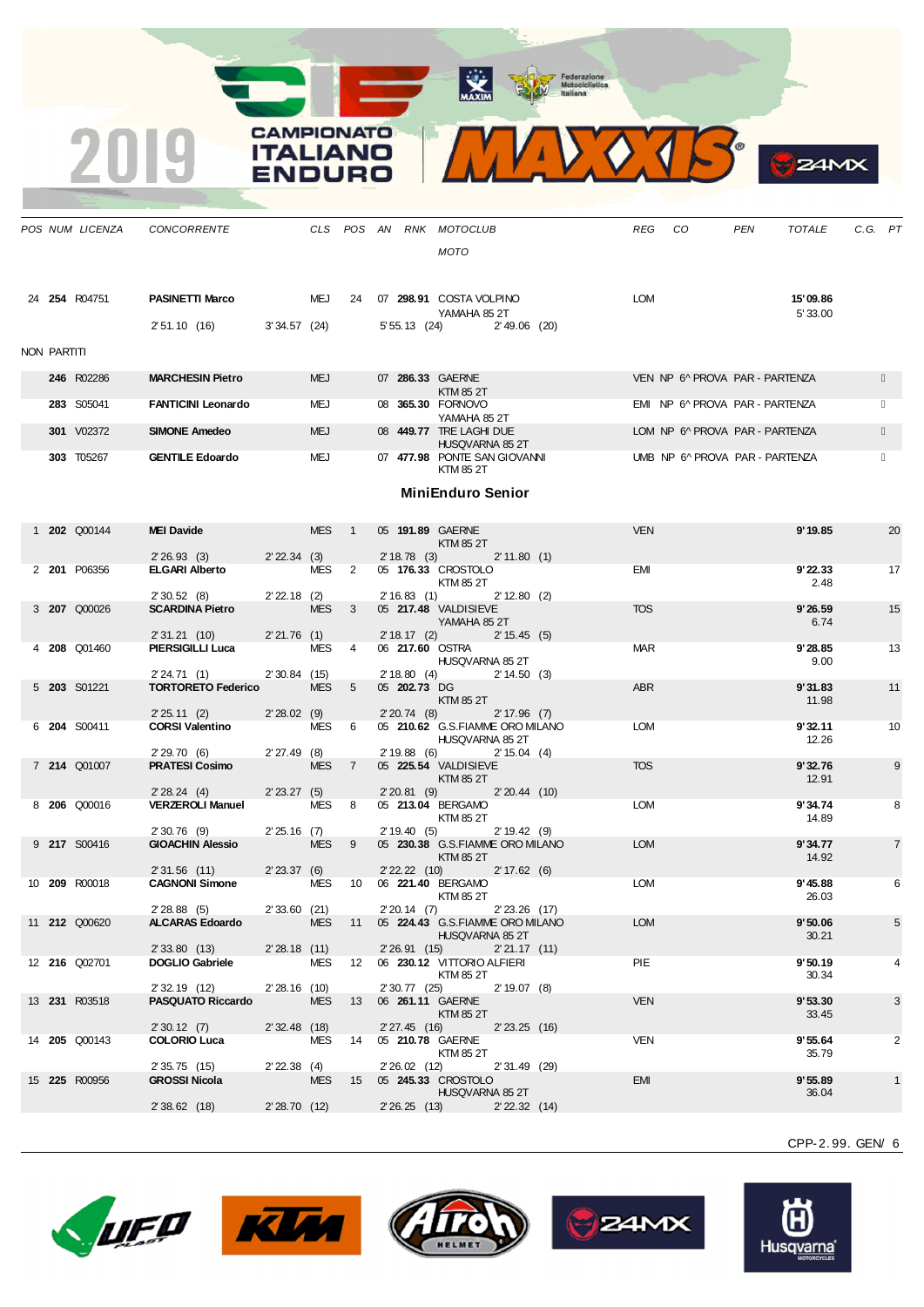MAXIM BOOR Motociclistica



|  | POS NUM LICENZA      | CONCORRENTE                                              |                |            |    |                 | CLS POS AN RNK MOTOCLUB                                        |                   | <b>REG</b> | CO | PEN | <b>TOTALE</b>       | C.G. PT |  |
|--|----------------------|----------------------------------------------------------|----------------|------------|----|-----------------|----------------------------------------------------------------|-------------------|------------|----|-----|---------------------|---------|--|
|  |                      |                                                          |                |            |    |                 | MOTO                                                           |                   |            |    |     |                     |         |  |
|  |                      |                                                          |                |            |    |                 |                                                                |                   |            |    |     |                     |         |  |
|  | 16 <b>220</b> Q04813 | RUGGERI Bernardo MES 16 05 234.92 MATELICA               |                |            |    |                 |                                                                |                   | <b>MAR</b> |    |     | 9'56.36             |         |  |
|  |                      | 2' 35.27 (14) 2' 30.44 (13)                              |                |            |    |                 | KTM 85 2T<br>2'26.86 (14) 2'23.79 (18)                         |                   |            |    |     | 36.51               |         |  |
|  | 17 224 T00208        | MARGARITO Mauro Rolando MES 17 06 239.37 MX REVEL        |                |            |    |                 |                                                                |                   | <b>LOM</b> |    |     | 10'00.39            |         |  |
|  |                      | 2' 38.71 (19) 2' 31.04 (16)                              |                |            |    |                 | KTM 85 2T<br>2' 28.32 (18) 2' 22.32 (14)                       |                   |            |    |     | 40.54               |         |  |
|  | 18 <b>210</b> Q03546 | <b>ZUCCONI Elia</b>                                      |                | MES        |    |                 | 18  05  223.38  VAL LURETTA                                    |                   | EMI        |    |     | 10'01.45            |         |  |
|  |                      | 2' 39.79 (22) 2' 31.20 (17)                              |                |            |    |                 | HUSQVARNA 85 2T<br>2'28.58 (19) 2'21.88 (12)                   |                   |            |    |     | 41.60               |         |  |
|  | 19 222 002466        | SCUCCHIA Geremy Martin MES 19 05 237.78 SPOLETO          |                |            |    |                 |                                                                |                   | <b>UMB</b> |    |     | 10'04.10            |         |  |
|  |                      | 2' 37.80 (17) 2' 33.04 (19)                              |                |            |    |                 | KTM 85 2T<br>2'27.86 (17) 2'25.40 (21)                         |                   |            |    |     | 44.25               |         |  |
|  | 20 215 R01414        | <b>CABASS Luca</b> MES 20 05 229.53 CARSO                |                |            |    |                 |                                                                |                   | <b>FVG</b> |    |     | 10'05.03            |         |  |
|  |                      | 2' 35.95 (16) 2' 33.06 (20)                              |                |            |    |                 | <b>KTM 85 2T</b><br>2' 30.11 (22) 2' 25.91 (22)                |                   |            |    |     | 45.18               |         |  |
|  | 21 230 Q04589        | <b>PITTALUGA Aurora</b>                                  |                |            |    |                 | MES 21 05 260.73 CALVARI                                       |                   | <b>LIG</b> |    |     | 10'12.74            |         |  |
|  |                      | 2' 39.46 (21) 2' 34.82 (22)                              |                |            |    |                 | KTM 85 2T<br>2' 30.17 (23) 2' 28.29 (25)                       |                   |            |    |     | 52.89               |         |  |
|  | 22 229 R00578        | <b>PECORARI Samuele</b> MES                              |                |            |    |                 | 22 06 <b>252.73</b> SPOLETO                                    |                   | <b>UMB</b> |    |     | 10' 15.12           |         |  |
|  |                      | 2' 44.25 (26) 2' 36.14 (23)                              |                |            |    | 2' 29.75 (20)   | KTM 85 2T<br>2' 24.98 (19)                                     |                   |            |    |     | 55.27               |         |  |
|  | 23 232 Q00414        | <b>ORDONZELLI Edoardo</b>                                |                | <b>MES</b> |    |                 | 23 05 262.98 PEGASO                                            |                   | <b>TOS</b> |    |     | 10'17.41            |         |  |
|  |                      | 2' 45.48 (27)                                            | 2' 36.21 (24)  |            |    |                 | <b>KTM 85 2T</b><br>2' 30.39 (24) 2' 25.33 (20)                |                   |            |    |     | 57.56               |         |  |
|  | 24 227 S00835        | <b>LEOPARDI Nicolo'</b>                                  |                |            |    |                 | MES 24 06 249.64 CROSTOLO<br><b>HUSQVARNA 85 2T</b>            |                   | EMI        |    |     | 10'20.90<br>1'01.05 |         |  |
|  |                      | 2' 40.92 (23) 2' 41.16 (27)<br><b>FAGANEL Emily</b> MES  |                |            |    |                 | 2' 31.34 (26) 2' 27.48 (24)                                    |                   |            |    |     |                     |         |  |
|  | 25 240 Q03414        |                                                          |                | <b>MES</b> |    |                 | 25 06 277.43 CARSO<br><b>KTM 85 2T</b>                         |                   | <b>FVG</b> |    |     | 10'23.99<br>1'04.14 |         |  |
|  |                      | 2' 43.06 (25)                                            | 2'36.35(25)    |            |    |                 | 2' 35.13 (27) 2' 29.45 (27)                                    |                   |            |    |     |                     |         |  |
|  | 26 238 Q03949        | <b>MORSON Kristian</b>                                   |                | MES        |    |                 | 26  05  274.92  VARZI<br>KTM 85 2T                             |                   | <b>LOM</b> |    |     | 10'39.23<br>1'19.38 |         |  |
|  |                      | 2' 49.21 (28)                                            | 2'40.77 (26)   |            |    |                 | 2' 38.70 (29) 2' 30.55 (28)                                    |                   |            |    |     |                     |         |  |
|  | 27 211 R04399        | GHEZZI Luca                                              |                | <b>MES</b> | 27 |                 | 05 224.27 G.S.FIAMME ORO MILANO<br><b>Example 12 KTM 85 2T</b> |                   | <b>LOM</b> |    |     | 10'40.30<br>1'20.45 |         |  |
|  |                      | 2' 42.78 (24)                                            | 3' 12.70 (45)  |            |    |                 | 2' 22.90 (11) 2' 21.92 (13)                                    |                   |            |    |     |                     |         |  |
|  | 28 <b>219</b> U00510 | <b>FERSINI Luca</b>                                      |                | MES        | 28 |                 | 05 230.53 S.A.C.E.<br>KTM 85 2T                                |                   | <b>PUG</b> |    |     | 10'41.19<br>1'21.34 |         |  |
|  |                      | 2' 39.20 (20)                                            | 2'30.63(14)    |            |    |                 | 3'04.41 (43) 2'26.95 (23)                                      |                   |            |    |     |                     |         |  |
|  | 29 257 R01666        | <b>ZAMPATTI Francesco MES</b>                            |                |            |    |                 | 29 05 301.86 RS 77<br>KTM 85 2T                                |                   | <b>LOM</b> |    |     | 10'48.54<br>1'28.69 |         |  |
|  |                      | 2' 52.82 (30) 2' 43.52 (28)                              |                |            |    |                 | 2' 39.55 (30) 2' 32.65 (30)                                    |                   |            |    |     |                     |         |  |
|  | 30 <b>250</b> T00215 | <b>BERGER Alessio</b>                                    |                | MES        |    |                 | 30 06 294.48 G.S.FIAMME ORO MILANO<br>KTM 85 2T                |                   | <b>LOM</b> |    |     | 10'52.33<br>1'32.48 |         |  |
|  | 31 <b>261 Q00600</b> | 3'07.47 (38) 2'46.51 (29)<br><b>FRANCHINI Andrea</b>     |                |            |    | 2' 30.00 (21)   | MES 31 05 312.37 CROSTOLO                                      | 2'28.35 (26)      | <b>EMI</b> |    |     | 11'02.39            |         |  |
|  |                      |                                                          |                |            |    |                 | HUSQVARNA 85 2T                                                |                   |            |    |     | 1' 42.54            |         |  |
|  | 32 252 V03474        | 2' 52.55 (29) 2' 47.87 (31)<br><b>RABAGLIA Christian</b> |                | MES        | 32 |                 | 2' 44.06 (32) 2' 37.91 (31)<br>06 295.64 A.M.CROCIATI PARMA    |                   | EMI        |    |     | 11'07.01            |         |  |
|  |                      |                                                          |                |            |    |                 | HUSQVARNA 85 2T                                                |                   |            |    |     | 1'47.16             |         |  |
|  | 33 236 R02458        | 2' 53.21 (31)<br>PERNECHELE Floriano Empo MES            | 2'48.60(32)    |            | 33 | 2' 45.40 (33)   | 06 271.79 GAERNE                                               | 2'39.80(32)       | <b>VEN</b> |    |     | 11'12.89            |         |  |
|  |                      |                                                          |                |            |    |                 | KAWASAKI 85 2T                                                 |                   |            |    |     | 1'53.04             |         |  |
|  | 34 265 V02357        | 2' 57.87 (35)<br><b>TALOCCI Lorenzo</b>                  | 2' 47.17 (30)  | MES        | 34 | 2'46.81(35)     | 06 317.86 AMMOTORA                                             | 2' 41.04 (33)     | LAZ        |    |     | 11'13.66            |         |  |
|  |                      |                                                          |                |            |    |                 | KTM 85 2T                                                      |                   |            |    |     | 1'53.81             |         |  |
|  | 35 271 R02991        | 2' 57.74 (34)<br><b>AUTELITANO Luca</b>                  | $2'51.99$ (34) | <b>MES</b> | 35 | 2' 38.22 (28)   | 05 329.01 IGLESIAS                                             | 2'45.71(37)       | SAR        |    |     | 11'14.58            |         |  |
|  |                      |                                                          |                |            |    |                 | HUSQVARNA 85 2T                                                |                   |            |    |     | 1'54.73             |         |  |
|  | 36 294 T00476        | 2' 56.74 (33)<br><b>GAZZARI Carlos</b>                   | 2'51.47(33)    | MES        | 36 | $2'$ 43.85 (31) | 06 405.04 ALTA VAL TREBBIA                                     | 2' 42.52 (35)     | ЦG         |    |     | 11'34.03            |         |  |
|  |                      |                                                          |                |            |    |                 | SUZUKI 85 2T                                                   |                   |            |    |     | 2' 14.18            |         |  |
|  |                      | $3'01.99$ (36)                                           | 3'01.29(39)    |            |    | 2' 48.33 (36)   |                                                                | $2'$ 42.42 $(34)$ |            |    |     |                     |         |  |

**CAMPIONATO** 

**ITALIANO ENDURO** 

2019